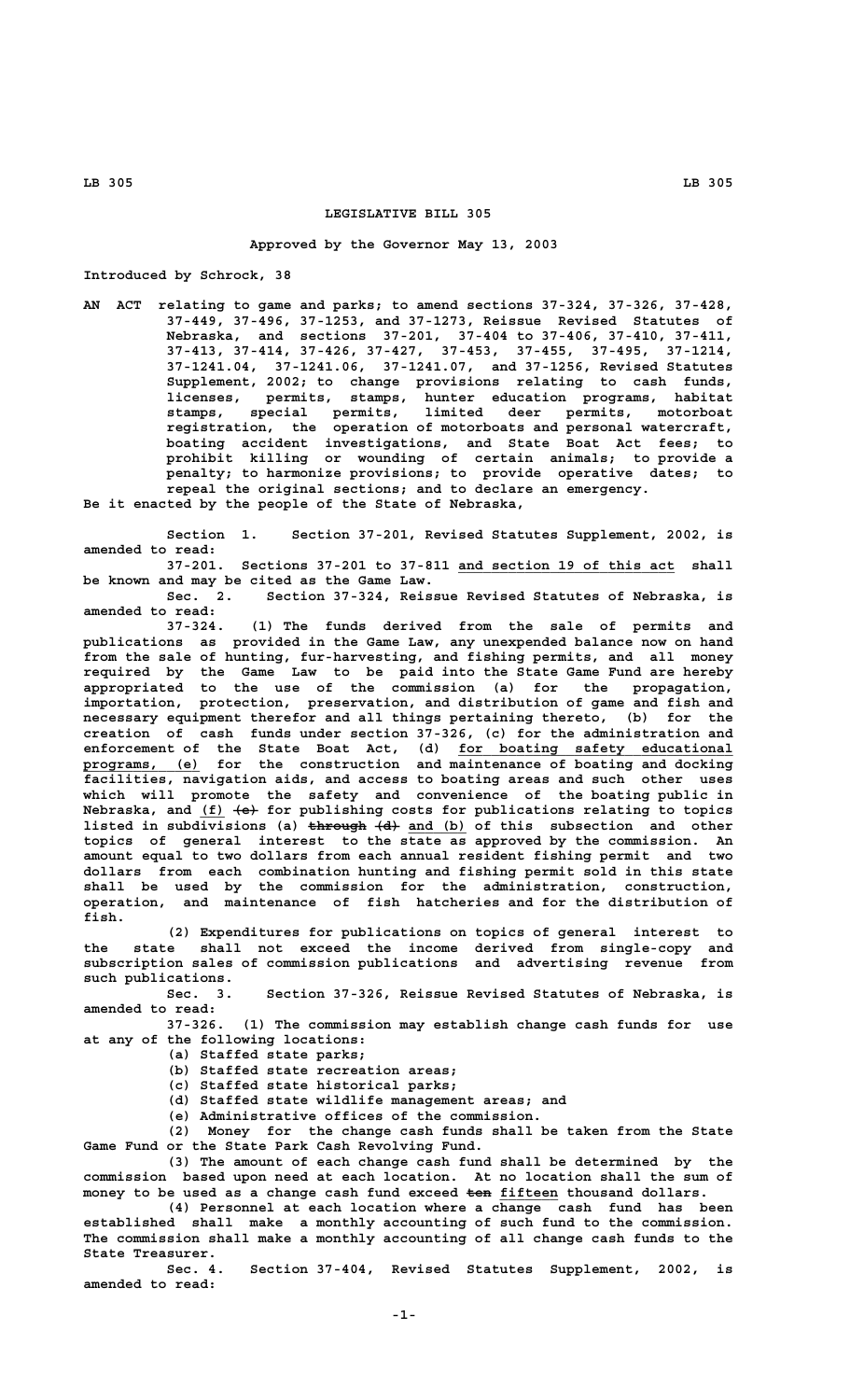**37-404. (1) Any resident of the United States who has resided in this state continuously for a period of thirty days before applying for a permit under the Game Law and who has a bona fide intention of becoming a legal resident of this state, supported by documentary proof, shall be deemed to be a resident and may be issued a resident permit under the Game Law.**

(2) The issuance of a hunting permit to anyone known to be **physically or mentally unfit to carry or use firearms is prohibited No hunting —————————— —— ———————— ————— —— ————— —— ——— ———————— —— —————————— \_\_\_\_\_\_\_\_\_\_ \_\_\_\_\_\_\_\_\_\_\_\_\_\_\_\_\_\_\_\_\_\_\_\_\_\_\_\_\_\_\_\_\_\_\_\_\_\_\_\_\_\_\_\_\_\_\_\_\_\_\_\_\_\_\_\_\_\_\_\_\_\_\_\_\_\_\_\_\_\_\_\_\_\_\_\_\_\_ permit shall be issued to any person who is known to have a significant \_\_\_\_\_\_\_\_\_\_\_\_\_\_\_\_\_\_\_\_\_\_\_\_\_\_\_\_\_\_\_\_\_\_\_\_\_\_\_\_\_\_\_\_\_\_\_\_\_\_\_\_\_\_\_\_\_\_\_\_\_\_\_\_\_\_\_\_\_\_\_\_\_\_\_\_\_\_ physical or mental disability and who is unable to safely carry or use a \_\_\_\_\_\_\_\_\_\_\_\_\_\_\_\_\_\_\_\_\_\_\_\_\_\_\_\_\_\_\_\_\_\_ firearm because of such disability.**

**(3) The commission may limit the number of days for which a permit** is issued and the number of fish or game birds taken on one permit. commission may issue coupons which are attached to nonresident permits for the **purpose provide for a method of tagging and identification or may provide ——————— \_\_\_\_\_\_\_\_\_\_\_\_\_\_\_\_\_\_\_\_\_\_\_ —— ——— ——————** another method for electronically issued permits of fish and game birds taken  **\_\_\_\_\_\_\_\_\_\_\_\_\_\_\_\_\_\_\_\_\_\_\_\_\_\_ under a nonresident permit.**

**Sec. 5. Section 37-405, Revised Statutes Supplement, 2002, is amended to read:**

**37-405. (1) The commission shall provide for the issuance of** permits to hunt, fish, or harvest fur. Application for such permits shall be made to the commission or its agents and shall contain such information as may be prescribed by the commission. <del>The permit shall bear the date of issuance,</del> a <del>description</del> <del>of the person to whom issued, including his or her date of</del> **birth, color of eyes and hair, height, and weight, and the address of such —————— ————— —— ———— ——— ————— ——————— ——— ——————— ——— ——— ——————— —— ———— ——————— person. All applications for permits to harvest fur shall include the applicant's social security number. All permits shall bear the signature of ——— ——————— ————— ———— ——— ————————— — the secretary of the commission or a facsimile of such signature. All legally ——— ————————— —— ——— —————————— —— — ————————— —— ———— —————————— ——— ——————** issued permits A permit shall authorize the person named in the permit to whom it is issued to hunt, fish, or harvest fur-bearing animals as provided by the **Game Law during the period for which the permit is issued.**

**(2) If the holder of a hunting permit is a hunter of migratory game birds, he or she shall be required to declare himself or herself as such and provide information regarding his or her migratory game bird hunting activity to the commission. Documentation of such a declaration shall be made on the hunting permit or a separate document which shall become a part of the permit. Costs to the commission of implementing such declaration and documentation and for participation in a federal program designed to obtain survey information on migratory bird hunting activity shall be funded from the State Game Fund. For purposes of this subsection, migratory bird has the definition found in 50 C.F.R. part 10, subpart B, section 10.12, and migratory game bird has the definition found in 50 C.F.R. part 20, subpart B, section 20.11(a).**

**(3) All permits shall expire at midnight on December 31 in the year for which the permit is issued, except as otherwise provided in sections 37-415, 37-420, and 37-421.**

(4) To be valid a permit shall be countersigned by the holder. The permit shall be on or about the person of the holder at all times while he or  **——— \_\_\_\_\_\_\_\_\_\_\_\_\_\_ ——— \_\_\_\_\_\_\_ she A person who is hunting, fur harvesting, or fishing and shall present evidence of having a permit be shown immediately upon demand to any officer or \_\_\_\_\_\_\_\_\_\_\_\_\_\_\_\_\_\_\_\_\_\_\_\_\_\_\_ —— ———— person whose duty it is to enforce the Game Law. Any person hunting, fishing,** or fur harvesting in this state without such permit actually on or about his **or her person evidence** shall be deemed to be without such permit.

**(5) The commission shall adopt and promulgate rules and regulations necessary to carry out this section.**

**Sec. 6. Section 37-406, Revised Statutes Supplement, 2002, is amended to read:**

**37-406. (1) Licenses, permits, and stamps required under the Game Law shall be issued by the commission and may be procured from the secretary of the commission. The commission may provide for the electronic issuance of any license, permit, or stamp required under the Game Law and may enter into contracts to procure necessary services and supplies for the electronic** issuance of licenses, permits, and stamps. Except for permits issued under  **\_\_\_\_\_\_\_\_\_\_\_\_\_\_\_\_\_\_\_\_\_\_\_\_\_\_\_\_\_\_\_\_\_\_\_\_\_\_\_\_\_\_\_\_\_\_\_\_\_\_\_\_\_\_\_\_\_\_\_\_\_\_\_\_\_\_\_\_\_\_\_\_\_\_\_\_\_\_ sections 37-462 and 37-463, the commission may provide for the issuance of any \_\_\_\_\_\_\_\_\_\_\_\_\_\_\_\_\_\_\_\_\_\_\_\_\_\_\_\_\_\_\_\_\_\_\_\_\_\_\_\_\_\_\_\_\_\_\_\_\_\_\_\_\_\_\_\_\_\_\_\_\_\_\_\_\_\_\_\_\_\_\_\_\_\_\_\_\_\_ license, permit, or stamp required under the Game Law in the form of a number \_\_\_\_\_\_\_\_\_\_\_\_\_\_\_\_\_\_\_\_\_\_\_\_\_\_\_\_\_\_\_\_\_\_\_\_\_\_\_\_\_\_\_\_\_\_\_\_\_\_\_\_\_\_\_\_\_\_\_\_\_ which identifies the holder in the records of the commission. The commission may designate other persons, firms, and corporations as agents to issue licenses, permits, and stamps and collect the prescribed fees. Any person, firm, or corporation, other than the secretary of the commission or an employee of the commission, authorized by the commission to issue licenses, permits, and stamps shall be entitled to collect and retain an additional fee of not less than fifty cents and not more than one dollar, as established by the commission pursuant to section 37-327, for each license, permit, or stamp issued as reimbursement for the clerical work of issuing the license, permit,**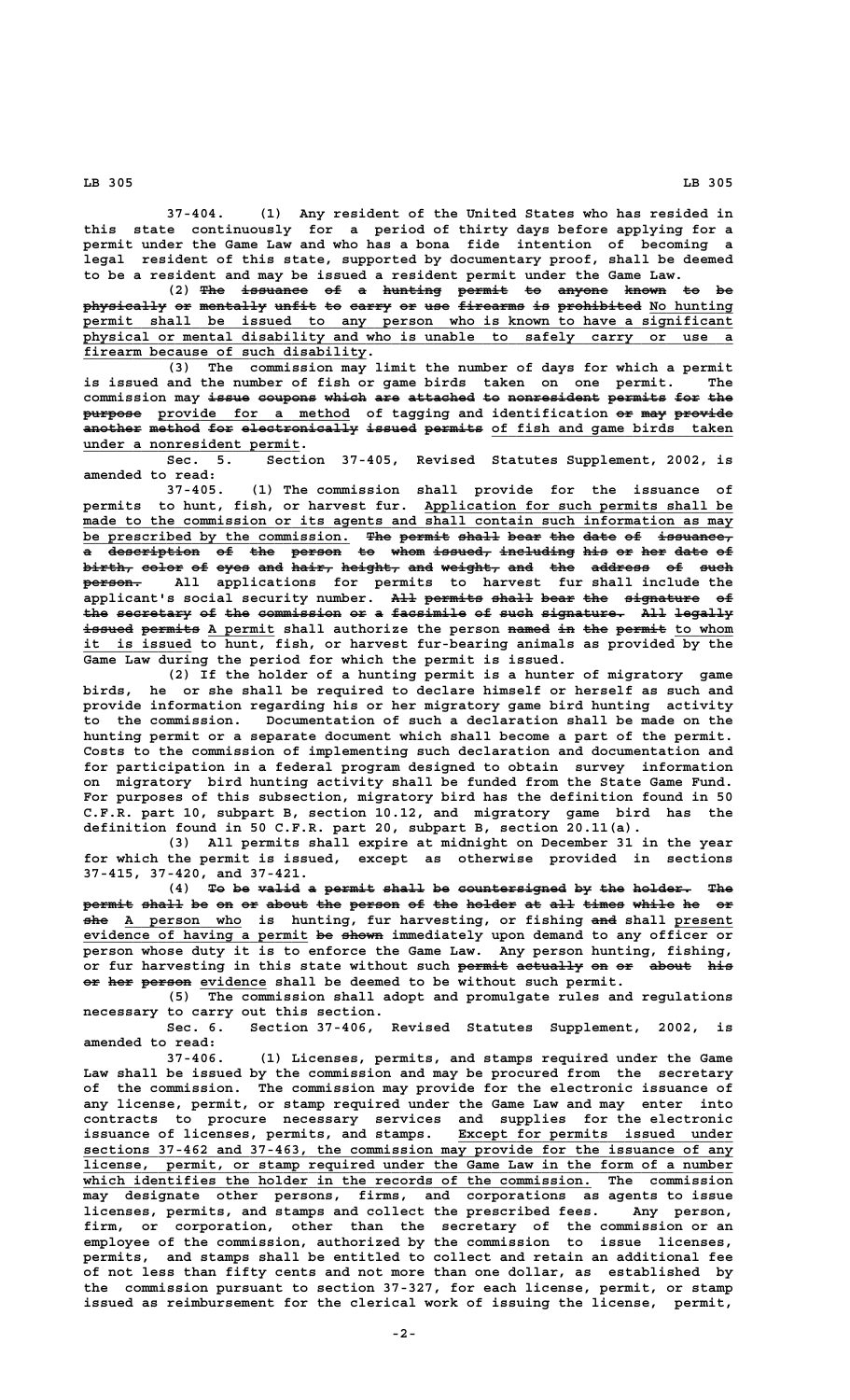**or stamp and collecting and remitting the fees.**

**(2) The commission shall adopt and promulgate rules and regulations regarding electronic issuance of licenses, permits, and stamps, including electronic issuance devices, deposits by agents, and remittance of fees. The commission may provide for the electronic issuance of a license, permit, or \_\_\_\_\_\_\_\_\_\_\_\_\_\_\_\_\_\_\_\_\_** stamp by acknowledging the purchase of such license, permit, or stamp without  **\_\_\_\_\_\_\_\_\_\_\_\_\_\_\_\_\_\_\_ requiring a physical license, permit, or stamp or facsimile of such.**

**(3) It shall be unlawful for any person to duplicate any electronically issued license, permit, or stamp. Any person violating this subsection shall be guilty of a Class III misdemeanor and shall be fined at least seventy-five dollars, and any license, permit, or stamp involved in such violation shall be confiscated by the court.**

**Sec. 7. Section 37-410, Revised Statutes Supplement, 2002, is amended to read:**

37-410. It shall be unlawful (1) for any person holding who has been issued a permit under the Game Law to lend or transfer his or her permit **to another or for any person to borrow or use the permit of another, (2) for any person to procure a permit under an assumed name or to falsely state the place of his or her legal residence or make any other false statement in securing a permit, (3) for any person to knowingly issue or aid in securing a permit under the Game Law for any person not legally entitled thereto, (4) for any person disqualified for a permit to hunt, fish, or harvest fur with or without a permit during any period when such right has been forfeited or for which his or her permit has been revoked by the commission, or (5) for any nonresident under the age of sixteen years to receive a permit to harvest fur from any fur-bearing animal under the Game Law without presenting a written request therefor signed by his or her father, mother, or guardian. All children who are residents of the State of Nebraska and are under sixteen years of age shall not be required to have a permit to hunt, harvest fur, or fish. Any person violating this section shall be guilty of a Class III misdemeanor and shall be fined at least seventy-five dollars, and any permits purchased or used in violation of this section shall be confiscated by the court.**

**Sec. 8. Section 37-411, Revised Statutes Supplement, 2002, is amended to read:**

(1) Unless holding issued a permit as required in the Game **Law, it shall be unlawful:**

**(a) For any resident of Nebraska who is sixteen years of age or older or any nonresident of Nebraska to engage in fur harvesting or possess any fur-bearing animal or raw fur, except that a person may possess a fur-bearing animal or raw fur for up to ten days after expiration of a valid permit. Nonresident fur-harvesting permits may be issued only to residents of states which issue similar permits to residents of Nebraska;**

**(b) For any resident of Nebraska who is sixteen years of age or older or any nonresident of Nebraska to hunt or possess any kind of game birds, game animals, or crows;**

**(c) For any person who is sixteen years of age or older to hunt or** possess any migratory waterfowl without <del>first obtaining and attaching to his</del> or her hunting permit a federal migratory bird hunting stamp<del>.</del> All such stamps attached to hunting permits shall be signed by the holder of the hunting  $p$ ermit as required under the Game Law and rules and regulations of the  **commission; or \_\_\_\_\_\_\_\_\_\_**

**(d) For any person who is sixteen years of age or older to take any kind of fish, bullfrog, snapping turtle, tiger salamander, or mussel from the waters of this state or possess the same except as provided in section 37-402. All nonresident anglers under sixteen years of age shall be accompanied by a** person possessing who has a valid fishing permit.

**(2) It shall be unlawful for a nonresident to hunt or possess any kind of game birds or game animals, to take any kind of fish, mussel, turtle, or amphibian, or to harvest fur while in the possession of with a resident permit illegally obtained.**

**(3) It shall be unlawful for anyone to do or attempt to do any other thing for which a permit is required by the Game Law without first obtaining such permit and paying the fee required.**

**(4) Any nonresident who hunts or has in his or her possession any** wild mammal or wild bird shall first obtain and have in his or her possession  **\_\_\_\_\_\_\_\_\_\_\_\_\_\_\_\_\_\_\_\_\_\_\_\_\_\_\_\_\_\_\_\_\_\_\_\_\_\_\_\_\_\_\_\_\_\_\_\_\_ a nonresident hunting permit as required under the Game Law and rules and \_\_\_\_\_\_\_\_\_\_\_\_\_\_\_\_\_\_\_\_\_\_\_\_\_\_\_\_\_ regulations of the commission.**

**(5) Any nonresident who takes or has in his or her possession any** wild turtle, mussel, or amphibian shall first obtain and have in his or her  **<b>possession** a nonresident fishing permit as required under the Game Law and  **\_\_\_\_\_\_\_\_\_\_\_\_\_\_\_\_\_\_\_\_\_\_\_\_\_\_\_\_\_\_\_\_\_\_\_\_\_\_\_ rules and regulations of the commission.**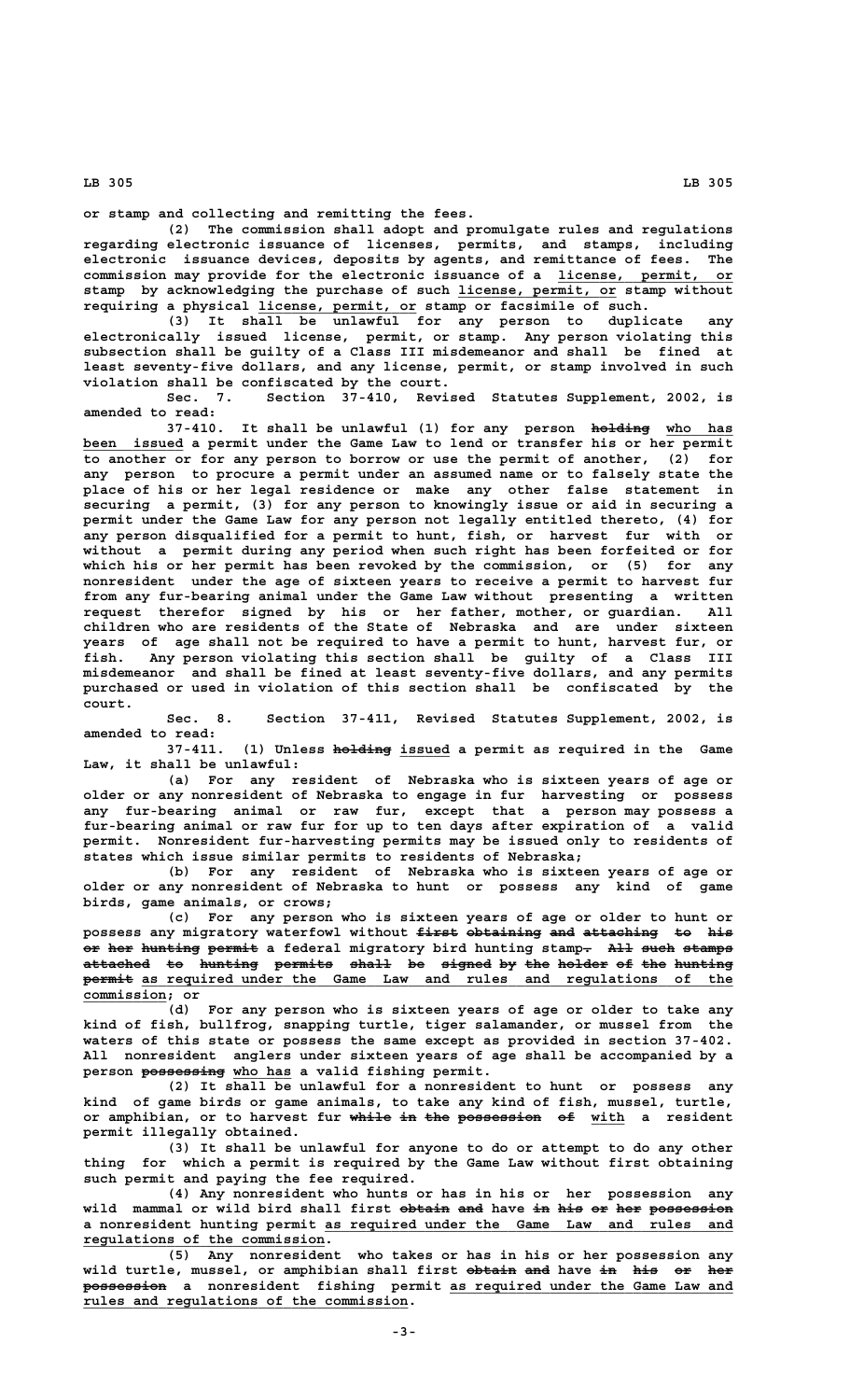**(6) Except as provided in this section and sections 37-407 and 37-418, it shall be unlawful for any nonresident to trap or attempt to trap or to harvest fur or attempt to harvest fur from any wild mammal.**

**(7) It shall be unlawful for anyone to lure or entice wildlife into a domesticated cervine animal facility for the purpose of containing such wildlife.**

**(8)(a) Any person violating this section shall be guilty of a Class II misdemeanor and shall be fined at least seventy-five dollars.**

**(b) If the offense is failure to hold a hunting, fishing, fur-harvesting, deer, turkey, or antelope permit as required, unless issuance of the required permit is restricted so that permits are not available, the court shall require the offender to purchase the required permit and exhibit** the permit proof of such purchase to the court.

**Sec. 9. Section 37-413, Revised Statutes Supplement, 2002, is amended to read:**

**37-413. (1) For the purpose of establishing and administering a mandatory firearm hunter education program for persons born on or after January 1, 1977, who hunt with a firearm or crossbow any species of game, game birds, or game animals, the commission shall provide a program of firearm hunter education training leading to obtaining a certificate of successful completion in the safe handling of firearms and shall locate and train volunteer firearm hunter education instructors. The program shall provide a training course having a minimum of (a) ten hours of classroom instruction or (b) independent study on the part of the student sufficient to pass an examination given by the commission followed by such student's participation** in a minimum of  $\frac{1}{x}$  four hours of practical instruction. The program shall **provide instruction in the areas of safe firearms use, shooting and sighting techniques, hunter ethics, game identification, and conservation management. The commission shall issue a firearm hunter education certificate of successful completion to persons having satisfactorily completed a firearm hunter education course accredited by the commission and shall print, purchase, or otherwise acquire materials as necessary for effective program operation.**

**(2) It shall be unlawful for any person born on or after January 1, 1977, to hunt with a firearm or crossbow any species of game, game birds, or game animals except:**

**(a) A person under the age of twelve years who is accompanied by a person nineteen years of age or older having a valid hunting permit; and**

**(b) A person born on or after January 1, 1977, who has on his or her person a hunter education certificate of successful completion issued by the person's state or province of residence or a firearm hunter education certificate issued by an accredited program recognized by the commission. Sec. 10. Section 37-414, Revised Statutes Supplement, 2002, is**

**amended to read:**

**37-414. (1) The commission shall establish and administer a bow hunter education program consisting of a minimum of (a) ten hours of classroom instruction or (b) independent study on the part of the student sufficient to pass an examination given by the commission followed by such student's ——— \_\_\_\_ participation in a minimum of six four hours of practical instruction. The program shall provide instruction in the safe use of bow hunting equipment, the fundamentals of bow hunting, shooting and hunting techniques, game identification, conservation management, and hunter ethics. When establishing such a program, the commission shall train volunteers as bow hunter education training instructors. The commission shall issue a certificate of successful completion to any person who satisfactorily completes a bow hunter education program established by the commission and shall print, purchase, or otherwise acquire materials necessary for effective program operation. The commission shall adopt and promulgate rules and regulations for carrying out and administering such program.**

**(2) A person born on or after January 1, 1977, who is hunting antelope, deer, elk, mountain sheep, or wild turkey with a bow and arrow pursuant to any provision of sections 37-447 to 37-453 and 37-457 shall have on his or her person a bow hunter education certificate of successful completion issued by his or her state or province of residence or a bow hunter education certificate issued by an accredited program recognized by the commission.**

**Sec. 11. Section 37-426, Revised Statutes Supplement, 2002, is amended to read:**

**37-426. (1) Except as provided in subsection (3) of this section:**

**(a) No resident of Nebraska sixteen years of age or older and no nonresident of Nebraska regardless of age shall hunt, harvest, or possess any game bird, upland game bird, game animal, or fur-bearing animal unless, at the**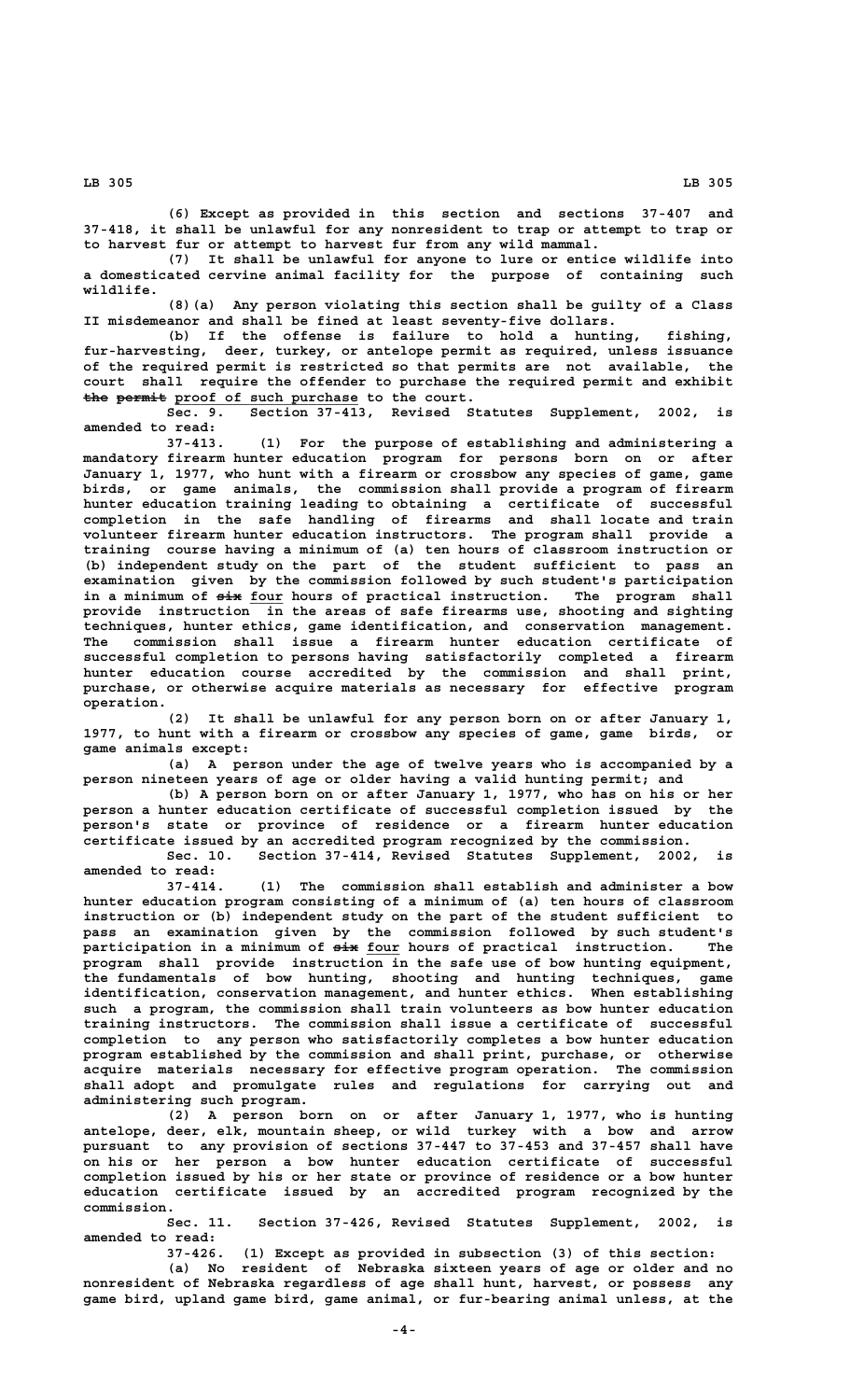time of such hunting, harvesting, or possessing, such person earries on or about his or her person has an unexpired habitat stamp validated as prescribed **by the rules and regulations of the commission prior to the time of hunting, harvesting, or possessing such bird or animal; and**

**(b) No resident or nonresident of Nebraska eighteen years of age or older shall take or possess any aquatic organism requiring a Nebraska fishing permit, including any fish, bullfrog, snapping turtle, tiger salamander, or mussel unless, at the time of such taking or possessing, such person carries ——————** on or about his or her person has an unexpired aquatic habitat stamp validated **as prescribed by the rules and regulations of the commission prior to the time of taking or possessing a fish, bullfrog, snapping turtle, tiger salamander, or mussel.**

**(2) The commission may issue to any Nebraska resident a lifetime habitat stamp upon application and payment of the appropriate fee. The fee for a lifetime habitat stamp shall be twenty times the fee required in subsection (4) of this section for annual habitat stamps. Payment of such fee shall be made in a lump sum at the time of application. A lifetime habitat stamp shall not be made invalid by reason of the holder subsequently residing outside the state. A replacement lifetime habitat stamp may be issued if the original is lost or destroyed. The fee for a replacement shall be not less than one dollar and fifty cents and not more than five dollars, as established by the commission.**

**(3) Habitat stamps are not required for holders of limited permits issued under section 37-455. Aquatic habitat stamps are not required (a) when a fishing permit is not required, (b) for holders of permits pursuant to section 37-424, or (c) for holders of lifetime fishing permits or lifetime combination hunting and fishing permits. For purposes of this section, a showing of proof of the electronic issuance of a stamp by the commission shall fulfill the requirements of this section.**

**(4) Any person to whom a stamp has been issued shall, immediately \_\_\_\_\_\_\_\_\_\_\_\_\_\_\_\_\_\_\_\_\_\_\_ upon request, exhibit evidence of issuance of the stamp to any officer. Any person hunting, fishing, harvesting, or possessing any game bird, upland game bird, game animal, or fur-bearing animal or any aquatic organism requiring a** fishing permit in this state without evidence of issuance of the appropriate stamp attached to or printed on a valid hunting or fur-harvesting permit or fishing permit and not actually on or about his or her person shall be deemed **to be without such stamp. A habitat stamp shall be issued upon the payment of a fee of not less than ten dollars and not more than fifteen dollars per stamp. An aquatic habitat stamp shall be issued upon the payment of a fee of not less than five and not more than six dollars and fifty cents per stamp. The commission shall establish the fees pursuant to section 37-327.**

**Sec. 12. Section 37-427, Revised Statutes Supplement, 2002, is amended to read:**

**37-427. The habitat stamp or aquatic habitat stamp required by section 37-426 is not transferable and, except for the lifetime habitat stamp \_\_\_\_\_\_\_\_\_\_\_\_\_\_\_\_\_\_\_\_\_\_\_\_\_\_\_\_\_\_\_\_\_\_\_\_\_\_\_\_\_\_\_\_\_\_\_\_\_\_\_\_\_\_\_\_\_\_\_\_\_\_\_\_\_\_\_\_\_\_\_\_\_\_\_\_\_\_ and a habitat stamp purchased for a permit which is valid into the next \_\_\_\_\_\_\_\_\_\_\_\_\_ calendar year, expires at midnight on December 31 in the year for which the stamp is issued.**

**Sec. 13. Section 37-428, Reissue Revised Statutes of Nebraska, is amended to read:**

37-428. It shall be unlawful: (1) For any person<sub> $\tau$ </sub> holding who has a  **— stamp under sections 37-426 to 37-433, to lend or transfer the stamp to another person or for any person to borrow or use the stamp of another; (2) for any person to (a) procure a stamp under an assumed name, (b) falsely state the place of his or her legal residence in procuring the stamp, or (c) make any other false statement in procuring the stamp; (3) for any person to** knowingly issue or aid in securing a stamp under <del>the provisions of</del> sections **37-426 to 37-433 for any person not legally entitled thereto; (4) for any person disqualified for a stamp to take or possess a fish, bullfrog, snapping turtle, tiger salamander, or mussel, to hunt game birds, upland game birds, or game animals, or to harvest fur-bearing animals with or without a stamp during any period when such right has been forfeited or for which his or her stamp has been revoked by the commission; or (5) for anyone to take or possess a fish, bullfrog, snapping turtle, tiger salamander, or mussel, to hunt game birds, upland game birds, or game animals, or to harvest fur-bearing animals without a permit as required by section 37-401 and the appropriate stamp attached thereto as required by the Game Law. Any person violating any of the ———————— ——————— \_\_\_\_\_\_\_\_\_\_\_\_\_\_\_\_\_\_\_\_\_\_\_\_\_\_\_ provisions of sections 37-426 to 37-433 shall be guilty of a Class V misdemeanor and the court shall require the offender to purchase the required stamp, and any stamp obtained or used in violation of sections 37-426 to \_\_\_\_\_\_\_\_\_\_\_\_ \_\_\_\_\_\_\_\_\_\_\_\_\_\_\_\_\_ 37-433 shall be canceled and confiscated, if appropriate, by the court.**

**It shall be an affirmative defense to prosecution for any violation**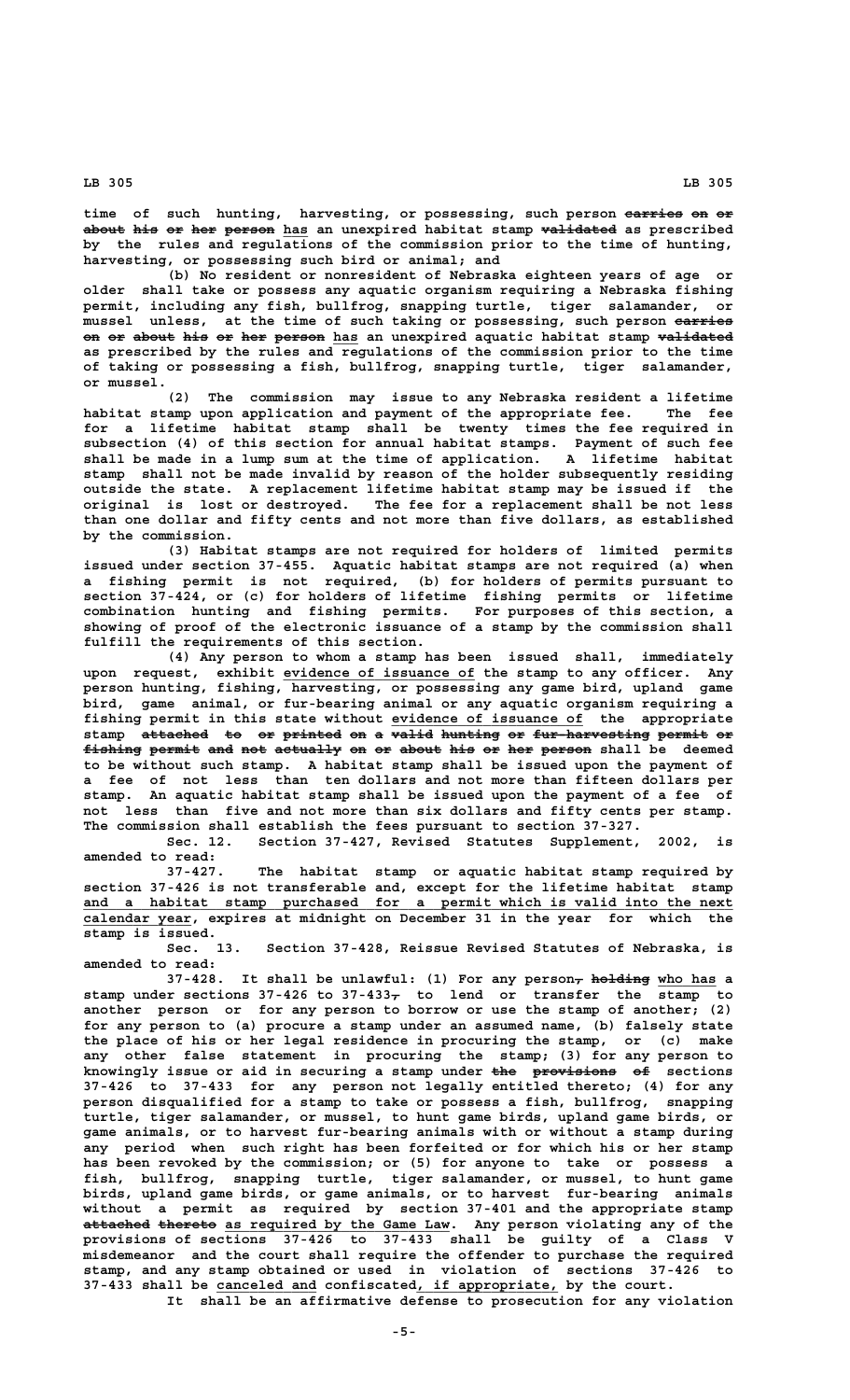**of sections 37-426 to 37-433 for which possession is an element of the offense that such possession was not the result of effort or determination or that the actor was unaware of his or her physical possession or control for a sufficient period to have been able to terminate such possession or control.** Sec. 14. Section 37-449, Reissue Revised Statutes of Nebraska,

**amended to read:**

**37-449. The commission may issue permits for hunting antelope and may establish separate and, when necessary, different regulations therefor within the limitations prescribed in sections 37-447 and 37-452 for hunting \_\_\_\_\_\_\_\_\_\_\_\_\_\_\_\_\_\_\_\_\_\_\_\_\_\_\_\_\_\_\_\_\_\_\_\_\_\_\_\_\_\_\_\_\_\_\_\_\_\_\_\_\_\_\_\_\_\_\_\_\_\_\_\_\_\_\_\_\_\_\_ deer. The commission may, pursuant to section 37-327, establish and charge a**  $nonrefundable application fee of not less than five dollars and not more than$  **\_\_\_\_\_\_\_\_\_\_\_\_\_\_ seven dollars. The commission shall, pursuant to section 37-327, establish and charge a fee of not less than twenty dollars and not more than twenty-five dollars for residents and not less than one hundred dollars and not more than one hundred thirty dollars for nonresidents for each permit issued under this section. The provisions for the distribution of deer permits and the authority of the commission to determine eligibility of applicants for permits as described in sections 37-447 and 37-452 shall also apply to the distribution of antelope permits.**

**Sec. 15. Section 37-453, Revised Statutes Supplement, 2002, is amended to read:**

**37-453. Applications for the special permits provided for in** section  $37-447$  or  $37-449$   $\rightarrow$   $97-450$  shall be made individually or on a unit basis. If such application is made on a unit basis, not more than  $f$ **ive** two **applicants may apply for such permit in one application. If such application is granted, such special permits shall be issued to the persons so applying. If any one of the persons so applying shall be ineligible to receive such special permit, the entire group so applying shall be disqualified. No person applying for such special permit on a unit basis shall also apply individually.**

**Sec. 16. Section 37-455, Revised Statutes Supplement, 2002, is amended to read:**

**37-455. (1) The commission may issue a limited permit for deer, antelope, wild turkey, or elk to a person who is a qualifying landowner or leaseholder and his or her immediate family as described in this section. A permit shall be valid during the predetermined period established by the commission pursuant to sections 37-447 to 37-450, 37-452, 37-456, or 37-457. Upon receipt of an application in proper form as prescribed by the rules and regulations of the commission, the commission may issue (a) a limited deer, antelope, or wild turkey permit valid for hunting on all of the land which is owned or leased by the qualifying landowner or leaseholder if such lands are identified in the application or (b) a limited elk permit valid for hunting on the entire elk management unit of which the land of the qualifying landowner or leaseholder included in the application is a part.**

**(2)(a) The commission shall adopt and promulgate rules and regulations prescribing procedures and forms and create requirements for documentation by an applicant or permittee to determine whether the applicant or permittee is a Nebraska resident and is a qualifying landowner or leaseholder of the described property or is a member of the immediate family of and residing in the same household as such qualifying landowner or leaseholder. Only a person who is a qualifying landowner or leaseholder and such person's immediate family residing in the same household as such qualifying landowner or leaseholder may apply for a limited permit. For purposes of this section, immediate family means and is limited to a husband and wife and their children.**

**(b) The conditions applicable to permits issued pursuant to sections 37-447 to 37-450, 37-452, 37-456, or 37-457, whichever is appropriate, shall apply to limited permits issued pursuant to this section, except that the commission may adopt and promulgate rules and regulations for species harvest allocation pertaining to the sex and age of the species harvested which are different for a limited permit than for other hunting permits. For purposes of this section, white-tailed deer and mule deer shall be treated as one species.**

**(3)(a) To qualify for a limited permit to hunt deer or antelope, the applicant shall be a Nebraska resident who owns or leases eighty acres or more of farm or ranch land for agricultural purposes or a member of such person's immediate family residing in the same household. The number of limited permits issued annually per species for each farm or ranch shall not exceed the total acreage of the farm or ranch divided by eighty. An applicant may apply for no more than one permit per species per year. The fee for a limited permit to hunt deer or antelope shall be one-half the fee for the regular permit for such species.**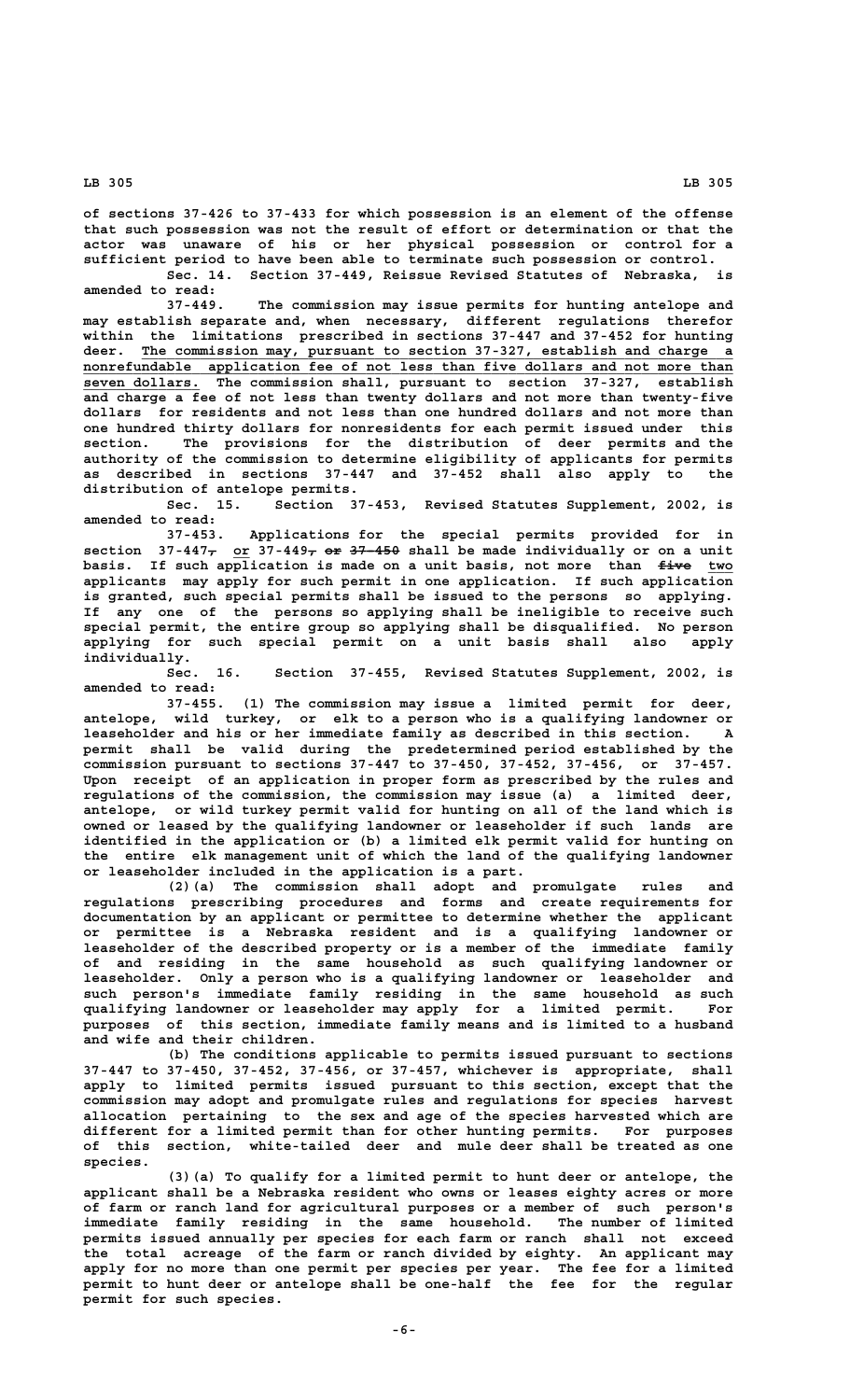**\_\_\_\_\_\_\_\_\_\_\_\_\_\_\_\_\_\_\_\_\_\_\_\_\_\_\_\_\_\_\_\_\_\_\_\_\_\_\_\_\_\_\_\_\_\_\_\_\_\_\_\_\_\_\_\_\_\_\_\_\_\_\_\_ (b) A nonresident of Nebraska who owns three hundred twenty acres or** more of farm or ranch land in the State of Nebraska for agricultural purposes  **\_\_\_\_\_\_\_\_\_\_\_\_\_\_\_\_\_\_\_\_\_\_\_\_\_\_\_\_\_\_\_\_\_\_\_\_\_\_\_\_\_\_\_\_\_\_\_\_\_\_\_\_\_\_\_\_\_\_\_\_\_\_\_\_\_\_\_\_\_\_\_\_\_\_\_\_\_\_ or a member of such person's immediate family residing in the same household**  $may$  apply for a limited deer permit. Only one limited deer permit per three hundred twenty acres may be issued annually under this subdivision. The fee for such a permit to hunt deer shall be one-half the fee for a nonresident  **\_\_\_\_\_\_\_\_\_\_\_\_\_\_\_\_\_\_\_\_ permit to hunt deer.**

 **\_\_\_ (c) The commission may adopt and promulgate rules and regulations providing for the issuance of an additional limited deer permit to a qualified individual for the taking of a deer without antlers at a fee equal to or less than the fee for the original limited permit.**

**(4) To qualify for a limited permit to hunt wild turkey, the applicant shall be a Nebraska resident who owns or leases eighty acres or more of farm or ranch land for agricultural purposes or a member of such person's immediate family residing in the same household. The number of limited permits issued annually per season for each farm or ranch shall not exceed the total acreage of the farm or ranch divided by eighty. An applicant may apply for no more than one limited permit per season. The fee for a limited permit to hunt wild turkey shall be one-half the fee for the regular permit to hunt wild turkey.**

**(5) To qualify for a limited permit to hunt elk, (a) the applicant shall be (i) a Nebraska resident who owns three hundred twenty acres or more of farm or ranch land for agricultural purposes, (ii) a Nebraska resident who leases three hundred twenty acres or more of farm or ranch land for agricultural purposes and resides on such property, or (iii) a member of such owner or lessee's immediate family residing in the same household and (b) the qualifying farm or ranch land of the applicant shall be within an area designated as an elk management zone by the commission in its rules and regulations. An applicant shall not be issued a limited elk permit more than once every three years, and the commission may give preference to a person who did not receive a limited elk permit or specified type of limited elk permit during the previous years. The fee for a limited permit to hunt elk shall be one-fifth the fee for the regular permit to hunt elk.**

**Sec. 17. Section 37-495, Revised Statutes Supplement, 2002, is amended to read:**

37-495. It shall be the duty of every person holding any who has  **\_\_\_\_\_\_\_\_\_\_\_\_\_\_ —————— \_\_\_\_\_\_\_\_ been issued a license issued under sections 37-484 to 37-496 to have evidence**  $\overline{of}$  the same in his or her possession for immediate presentation for inspection **to the conservation officers and employees of the commission or any other peace officer making demand for same.**

**Sec. 18. Section 37-496, Reissue Revised Statutes of Nebraska, is amended to read:**

**37-496. Licenses authorized to be issued under sections 37-484 to 37-496 shall be prepared by the commission. They shall (1) be in such form ——** and content as may be prescribed by the commission<del>, (2) bear the signature</del> of **the secretary of the commission, (3) be signed by the licensee, (4) be ——— ————————— —— ——— ——————————— ——— —— —————— —— ——— ————————— ——— —** countersigned by the person issuing the same when issued, and  $\{5\}$  be supplied **by the commission, subject to such rules and regulations as the commission may prescribe.**

 **\_\_\_\_\_\_\_\_\_\_\_\_\_\_\_\_\_\_\_\_\_\_\_\_\_\_\_\_\_\_\_\_\_\_\_\_\_\_\_\_\_\_\_\_\_\_\_\_\_\_\_\_\_\_\_\_ Sec. 19. (1) It shall be illegal to knowingly engage in, sponsor, \_\_\_\_\_\_\_\_\_\_\_\_\_\_\_\_\_\_\_\_\_\_\_\_\_\_\_\_\_\_\_\_\_\_\_\_\_\_\_\_\_\_\_\_\_\_\_\_\_\_\_\_\_\_\_\_\_\_\_\_\_\_\_\_\_\_\_\_\_\_\_\_\_\_\_\_\_\_ instigate, assist, or profit from the killing, wounding, or attempted killing \_\_\_\_\_\_\_\_\_\_\_\_\_\_\_\_\_\_\_\_\_\_\_\_\_\_\_\_\_\_\_\_\_\_\_\_\_\_\_\_\_\_\_\_\_\_\_\_\_\_\_\_\_\_\_\_\_\_\_\_\_\_\_\_\_\_\_\_\_\_\_\_\_\_\_\_\_\_ or wounding of animals of the Families Tayassuidae and Suidae for the purpose** of sport, pleasure, amusement, or production of a trophy.<br>(2) Any person violating this section is guilty

 **\_\_\_\_\_\_\_\_\_\_\_\_\_\_\_\_\_\_\_\_\_\_\_\_\_\_\_\_\_\_\_\_\_\_\_\_\_\_\_\_\_\_\_\_\_\_\_\_\_\_\_\_\_\_\_\_\_\_\_\_\_\_\_\_\_\_\_\_ (2) Any person violating this section is guilty of a Class II misdemeanor. \_\_\_\_\_\_\_\_\_\_\_\_**

**Sec. 20. Section 37-1214, Revised Statutes Supplement, 2002, is amended to read:**

**37-1214. (1) Except as otherwise provided in section 37-1211, the owner of each motorboat shall register such vessel or renew the registration every three years as provided in section 37-1226. The owner of such vessel shall file an initial application for a certificate of number pursuant to** section 37-1216 with the county treasurer of the county in which the applicant  $\frac{1}{2}$   $\frac{1}{2}$   $\frac{1}{2}$   $\frac{1}{2}$   $\frac{1}{2}$   $\frac{1}{2}$   $\frac{1}{2}$   $\frac{1}{2}$   $\frac{1}{2}$   $\frac{1}{2}$   $\frac{1}{2}$   $\frac{1}{2}$   $\frac{1}{2}$   $\frac{1}{2}$   $\frac{1}{2}$   $\frac{1}{2}$   $\frac{1}{2}$   $\frac{1}{2}$   $\frac{1}{2}$   $\frac{1}{2}$   $\frac{1}{2}$   $\frac{1}{2}$   $\$ **approved and provided by the commission. The application shall be signed by the owner of the vessel, shall contain the year manufactured, and shall be accompanied by a fee for the three-year period of not less than fifteen dollars and not more than twenty dollars for Class 1 boats, not less than thirty dollars and not more than forty dollars for Class 2 boats, not less than forty-five dollars and not more than sixty dollars for Class 3 boats, and not less than seventy-five dollars and not more than one hundred dollars for Class 4 boats, as established by the commission pursuant to section 37-327. (2) If a county board consolidates services under the office of a**

 **LB 305 LB 305**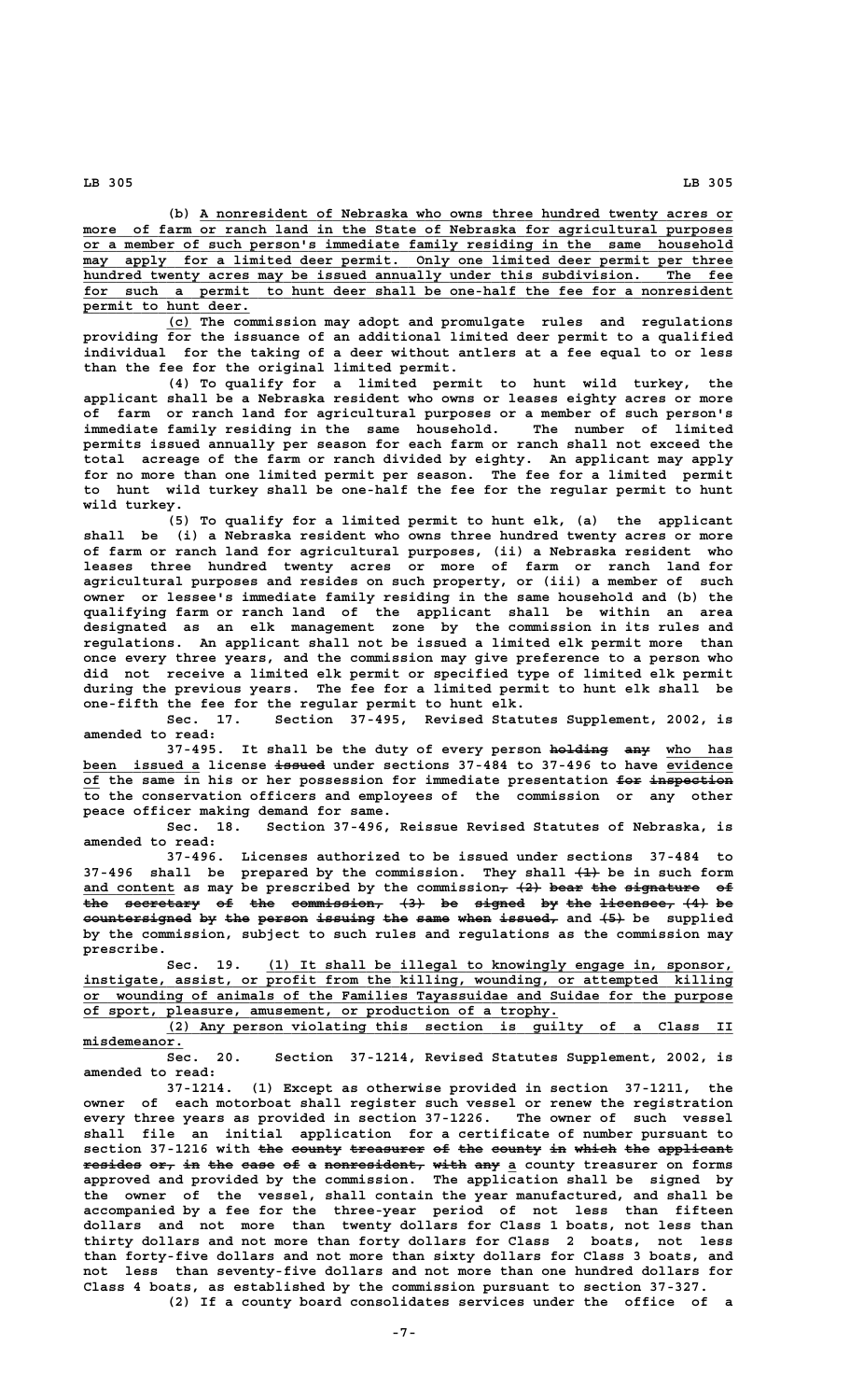**designated county official other than the county treasurer pursuant to section 23-186, the powers and duties of the county treasurer relating to registration under sections 37-1214 to 37-1227 shall be performed by the designated county official.**

**Sec. 21. Section 37-1241.04, Revised Statutes Supplement, 2002, is amended to read:**

**37-1241.04. (1) A person shall operate a personal watercraft on the waters of this state in a reasonable and prudent manner. A maneuver which unreasonably or unnecessarily endangers life, limb, or property is prohibited** and includes weaving through congested vessel traffic, or jumping the wake produced by another vessel at a distance of less than  $\frac{1}{\sqrt{2}}$  fifty yards, or  **\_\_\_\_\_\_\_\_\_\_\_\_\_\_\_\_\_\_\_\_\_\_\_\_\_\_\_\_\_\_\_\_\_\_\_\_\_\_\_\_\_\_\_\_\_\_\_\_\_\_\_\_\_\_\_\_\_\_\_\_\_\_\_\_\_\_\_\_\_\_\_\_\_\_\_\_\_\_ jumping the wake produced by a motorboat or personal watercraft that is towing \_\_\_\_\_\_\_\_\_\_\_\_\_\_\_\_\_\_\_ a person or persons.**

**(2) A person shall not operate a personal watercraft on the waters of this state unless he or she is facing forward on the watercraft.**

**Sec. 22. Section 37-1241.06, Revised Statutes Supplement, 2002, is amended to read:**

 **\_\_\_\_\_\_\_\_\_\_\_\_\_\_\_\_\_\_\_\_\_\_\_\_\_\_\_\_\_\_\_\_\_\_\_\_\_\_\_\_\_\_\_\_\_\_\_\_\_\_\_\_\_ 37-1241.06. (1)(a) No person under fourteen years of age shall \_\_\_\_\_\_\_\_\_\_\_\_\_\_\_\_\_\_\_\_\_\_\_\_\_\_\_\_\_\_\_\_\_\_\_\_\_\_\_\_\_\_\_\_\_\_\_\_\_\_\_\_\_\_\_\_\_\_\_\_\_\_\_\_\_\_\_\_\_\_\_ operate a motorboat or personal watercraft on the waters of this state.**

 **\_\_\_\_\_\_\_\_\_\_\_\_\_\_\_\_\_\_\_\_\_\_\_\_\_\_\_\_\_\_\_\_\_\_\_\_\_\_\_\_\_\_\_\_\_\_\_\_\_\_\_\_\_\_\_\_\_\_\_\_\_\_\_\_\_\_\_\_ (b) No person under sixteen years of age shall operate a motorboat \_\_\_\_\_\_\_\_\_\_\_\_\_\_\_\_\_\_\_\_\_\_\_\_\_\_\_\_\_\_\_\_\_\_\_\_\_\_\_\_\_\_\_\_\_\_\_\_\_\_\_\_\_\_\_\_\_\_\_\_\_\_\_\_\_\_\_\_\_\_\_\_\_\_\_\_\_\_ or personal watercraft on the waters of this state with an individual in tow** behind the motorboat or personal watercraft.

 **\_\_\_ \_\_\_\_\_\_\_\_\_\_\_\_\_\_\_\_\_\_\_\_\_\_\_\_\_\_ (2) Effective May 1, 2000, and until January 1, 2004, a person under \_\_\_\_\_\_\_\_\_\_\_\_ sixteen years of age shall not operate a motorboat or personal watercraft on** the waters of this state unless he or she has successfully completed a boating **safety course approved by the commission and has been issued a valid boating safety certificate.**

 **\_\_\_\_\_\_\_\_\_\_\_\_\_\_\_\_\_\_\_\_\_\_\_\_\_\_\_\_\_\_\_\_\_\_\_\_\_\_\_\_\_\_\_\_\_\_\_\_\_\_\_\_\_\_\_\_\_\_\_\_\_\_\_\_\_\_\_\_ (3) Effective January 1, 2004, a person under eighteen years of age \_\_\_\_\_\_\_\_\_\_\_\_\_\_\_\_\_\_\_\_\_\_\_\_\_\_\_\_\_\_\_\_\_\_\_\_\_\_\_\_\_\_\_\_\_\_\_\_\_\_\_\_\_\_\_\_\_\_\_\_\_\_\_\_\_\_\_\_\_\_\_\_\_\_\_\_\_\_ shall not operate a motorboat or personal watercraft on the waters of this \_\_\_\_\_\_\_\_\_\_\_\_\_\_\_\_\_\_\_\_\_\_\_\_\_\_\_\_\_\_\_\_\_\_\_\_\_\_\_\_\_\_\_\_\_\_\_\_\_\_\_\_\_\_\_\_\_\_\_\_\_\_\_\_\_\_\_\_\_\_\_\_\_\_\_\_\_\_ state unless he or she has successfully completed a boating safety course \_\_\_\_\_\_\_\_\_\_\_\_\_\_\_\_\_\_\_\_\_\_\_\_\_\_\_\_\_\_\_\_\_\_\_\_\_\_\_\_\_\_\_\_\_\_\_\_\_\_\_\_\_\_\_\_\_\_\_\_\_\_\_\_\_\_\_\_\_\_\_\_\_\_\_ approved by the commission and has been issued a valid boating certificate.**

> (4) No person under fourteen years of age shall operate a personal **watercraft on the waters of this state. The commission may charge a fee of no —————————— —— ——— —————— —— ———— ————— more than ten dollars for a boating safety course required by this section.**

> **Sec. 23. Section 37-1241.07, Revised Statutes Supplement, 2002, is amended to read:**

**37-1241.07.** Effective May 1, 2000 on the operative date of this  **\_\_\_\_\_\_\_ section, the owner of a boat livery, or his or her agent or employee, shall** not lease, hire, or rent a motorboat or personal watercraft to, or for<br>operation by, any person under <del>sixteen</del> eighteen years of age. <del>unless the</del>  **——————— \_\_\_\_\_\_\_\_ \_ —————— ——— operation by, any person under sixteen eighteen years of age. unless the person presents his or her certificate issued under section 37-1241.06. —————— ———————— ——— —— ——— ——————————— —————— ————— ——————— ———————————**

> **Sec. 24. Section 37-1253, Reissue Revised Statutes of Nebraska, is amended to read:**

> **\_\_\_\_\_\_\_\_\_\_\_\_\_\_\_\_\_\_\_\_\_\_\_\_\_\_\_\_\_\_\_\_\_\_\_\_\_\_\_\_\_\_\_\_\_\_\_\_\_\_\_\_\_\_\_\_\_\_ 37-1253. (1) No person shall operate or give permission for the \_\_\_\_\_\_\_\_\_\_\_\_\_\_\_\_\_\_\_\_\_\_\_\_\_\_\_\_\_\_\_\_\_\_\_\_\_\_\_\_\_\_\_\_\_\_\_\_\_\_\_\_\_\_\_\_\_\_\_\_\_\_\_\_\_\_\_\_\_\_\_\_\_\_\_\_\_\_ operation of a motorboat on the waters of this state in such a manner as to \_\_\_\_\_\_\_\_\_\_\_\_\_\_\_\_\_\_\_\_\_\_\_\_\_\_\_\_\_\_\_\_\_\_\_\_\_\_\_\_\_\_\_\_\_\_\_\_\_\_\_\_\_\_\_\_\_\_\_\_\_\_\_\_\_\_\_\_\_\_\_\_\_\_\_\_\_\_ exceed a noise level of ninety-six decibels when measured at one hundred feet \_\_\_\_\_\_\_\_\_\_\_\_\_\_\_\_\_\_\_\_\_\_\_\_\_\_\_\_\_\_\_\_\_\_\_\_\_\_\_\_\_\_\_\_\_\_\_\_\_\_\_\_\_\_\_\_\_\_\_\_\_\_\_\_\_\_\_\_\_\_\_\_\_\_\_\_\_\_ or more on plane using the A-weighting network of a sound level meter \_\_\_\_\_\_\_\_\_\_\_\_\_\_\_\_\_\_\_\_\_\_\_\_\_\_\_\_\_\_\_\_\_\_\_\_\_\_\_\_\_\_\_\_\_\_\_\_\_\_\_\_\_\_\_\_\_\_\_\_\_\_\_\_\_\_\_\_\_\_\_\_\_\_\_\_\_\_ complying with the standards set forth in S1.4-1983 (R 2001) of the American** National Standards Institute, as those standards existed on the operative date  **\_\_\_\_\_\_\_\_\_\_\_\_\_\_\_\_ of this section.**

> **\_\_\_ (2) The exhaust of every internal combustion engine used on any motorboat shall be effectively muffled by equipment so constructed and used as to muffle the noise of the exhaust in a reasonable manner.**

> The use of cutouts is prohibited<sub> $\tau$ </sub> except for motorboats competing in **a regatta or boat race approved as provided in sections 37-1262 and 37-1263, and for such motorboats while on trial runs, during a period not to exceed forty-eight hours immediately preceding such regatta or race and for such motorboats while competing in official trials for speed records during a period not to exceed forty-eight hours immediately following such regatta or race.**

> **Sec. 25. Section 37-1256, Revised Statutes Supplement, 2002, is amended to read:**

> **\_\_\_ 37-1256. (1) In the case of collision, accident, or other casualty involving a vessel, the operator thereof, if the collision, accident, or other casualty results in death, a missing person, or injury to a person or damage to property in excess of five hundred dollars, shall file with the commission a full description of the collision, accident, or other casualty, including such information and within such time limit as the commission may by regulation require.**

> **\_\_\_\_\_\_\_\_\_\_\_\_\_\_\_\_\_\_\_\_\_\_\_\_\_\_\_\_\_\_\_\_\_\_\_\_\_\_\_\_\_\_\_\_\_\_\_\_\_\_\_\_\_\_\_\_\_\_\_\_\_\_\_\_\_\_\_\_ (2) The commission or any other law enforcement agency shall notify \_\_\_\_\_\_\_\_\_\_\_\_\_\_\_\_\_\_\_\_\_\_\_\_\_\_\_\_\_\_\_\_\_\_\_\_\_\_\_\_\_\_\_\_\_\_\_\_\_\_\_\_\_\_\_\_\_\_\_\_\_\_\_\_\_\_\_\_\_\_\_\_\_\_\_\_\_\_ the Nebraska State Patrol as soon as practicable in any cases of collision, \_\_\_\_\_\_\_\_\_\_\_\_\_\_\_\_\_\_\_\_\_\_\_\_\_\_\_\_\_\_\_\_\_\_\_\_\_\_\_\_\_\_\_\_\_\_\_\_\_\_\_\_\_\_\_\_\_\_\_\_\_\_\_\_\_\_\_\_\_\_\_\_\_\_\_\_\_\_ accident, or other casualty involving a vessel, when the collision, accident,**